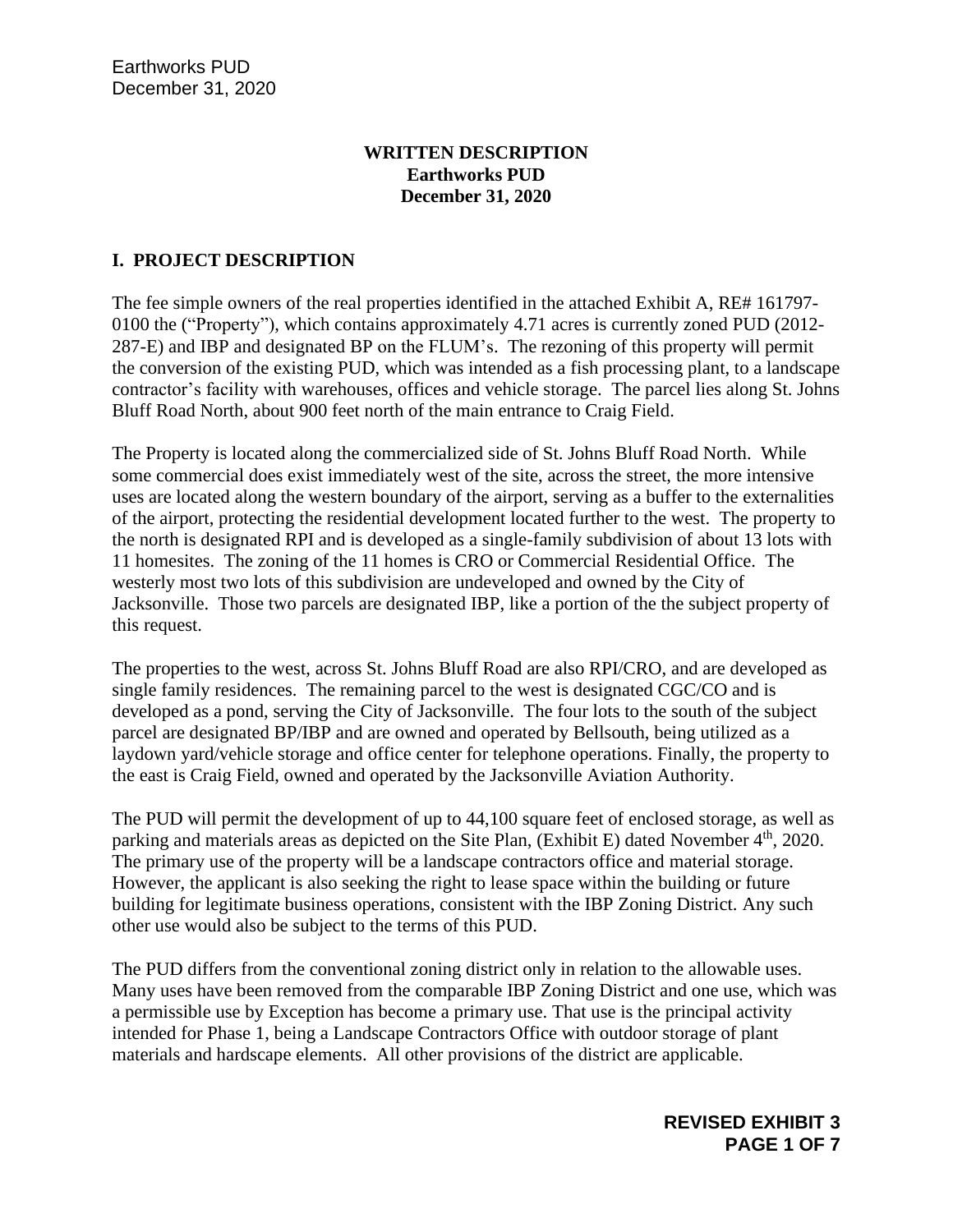The applicant has utilized the professional services of Mr. L. Charles Mann in preparing this PUD request. No other professionals have yet been engaged. The Property is only partially developed, being used for parking of vehicles and some storage. The owner proposes additional development in the future as the market demand arises. The property has no significant or unique characteristics, variation of elevations or natural features worth noting.

It is appropriate to utilize such zoning tools to permit operation of commercial activities while maintaining the quality of a business park corridor and reducing the overall intensity of such commercial thoroughfares. The implementation of this PUD would further the goals, objectives and policies of the plan**.** 

**The Property is to be operated and used in accordance with the terms and limitations of this PUD ordinance and its supporting exhibits, as a Business Park/ Industrial Office development. The property will be developed in consonance with the goals and objectives of the BP Land Use Category of the City of Jacksonville 2030 Comprehensive Plan Future Land Use Element. It is the intent of the owner to commence the construction of the first enclosed building and improvements immediately after zoning approval. Further, all future maintenance and operations will be the sole responsibility of the land owner(s), in compliance with the Municipal Ordinance for the City of Jacksonville and this PUD.** 

## **II. USES AND RESTRICTIONS**

The Property may be further divided or developed as depicted on the attached site plan (Exhibit E) dated November 4, 2020 (the "Site Plan,") which is incorporated herein by this reference.

#### *A. Permitted Uses:*

- (1) Medical and dental or chiropractor offices and clinics.
- (2) Professional offices.
- (3) Business offices.
- (4) Union halls.
- (5) Warehousing, wholesaling, distribution and similar uses, and light manufacturing, fabrication, assembling of components, printing and similar uses.
- (6) Manufacturer's agents and display rooms, offices of landscape contractors including retail sales of plant material and hardscape as well as the outside storage of plant materials or hardscape elements used for landscaping activities.
- (7) Research, dental and medical laboratories, manufacturers of prosthetic appliances, dentures, eyeglasses, hearing aids and similar products.
- (8) Radio or television broadcasting offices or studios subject to Part 15 of the Zoning Code.
- (9) Vocational, technical, business, trade or industrial schools and similar uses.

(10) Essential services, including water, sewer, gas, telephone, radio and electric, meeting the performance standards and development criteria set forth in Part 4.

(11) Off-street parking lots for premises requiring off-street parking lots, meeting the performance standards and development criteria set forth in Part 4.

(12) Churches, including a rectory and similar uses, meeting the performance standards and development criteria set forth in Part 4.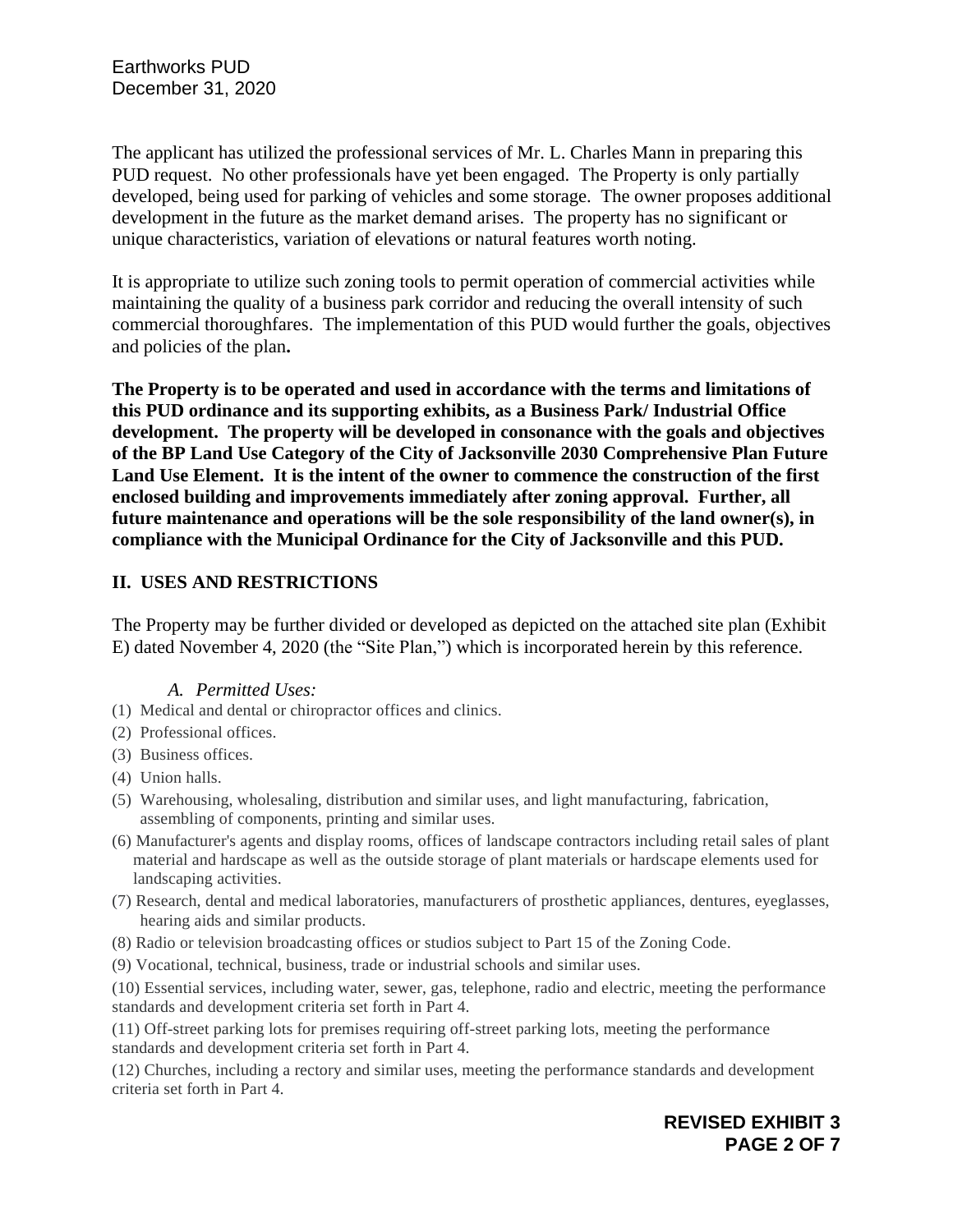(13) Animal hospitals, veterinary clinics, animal boarding places, dog parks.

(14) Outside storage subject to the performance standards and development criteria set forth in Part 4.

(15) Fitness centers.

(b)*Permitted accessory uses.* See [Section 656.403.](https://library.municode.com/fl/jacksonville/codes/code_of_ordinances?nodeId=ZOSE_CH656ZOCO_PT4SURE_SPBMIRE_S656.403ACUSST)

(c)*Permissible uses by exception*

(1) Retail sales of all types of merchandise, service establishments including restaurants, and the retail sale and service of alcoholic beverages for either on-premises or off-premises consumption or both. The aforementioned shall not exceed 50 percent of the building of which it is a part.

## **III. DEVELOPMENT STANDARDS**

- A. *Dimensional Standards.*
	- 1. *Minimum parcel area and yard areas:* The minimum lot size, lot width and yard areas for structures shall be as follows:

Lot Size – minimum of 10,000 square feet

Lot Width – minimum of 100 feet

Yards - Front: 20 feet Side: 5 feet  $Rear - 5$  feet

- 2. *Maximum parcel or sub-parcel coverage by all buildings and structures:* 65%
- 3*. Maximum height of structures:* Thirty-Five (35) feet.
- B. *Ingress, Egress and Circulation.*
	- 1. Vehicular ingress and egress shall be substantially as shown on the Site Plan.
- C. *Signs.*
	- 1. The number, location size and height of signage to be located on the property shall be as follows: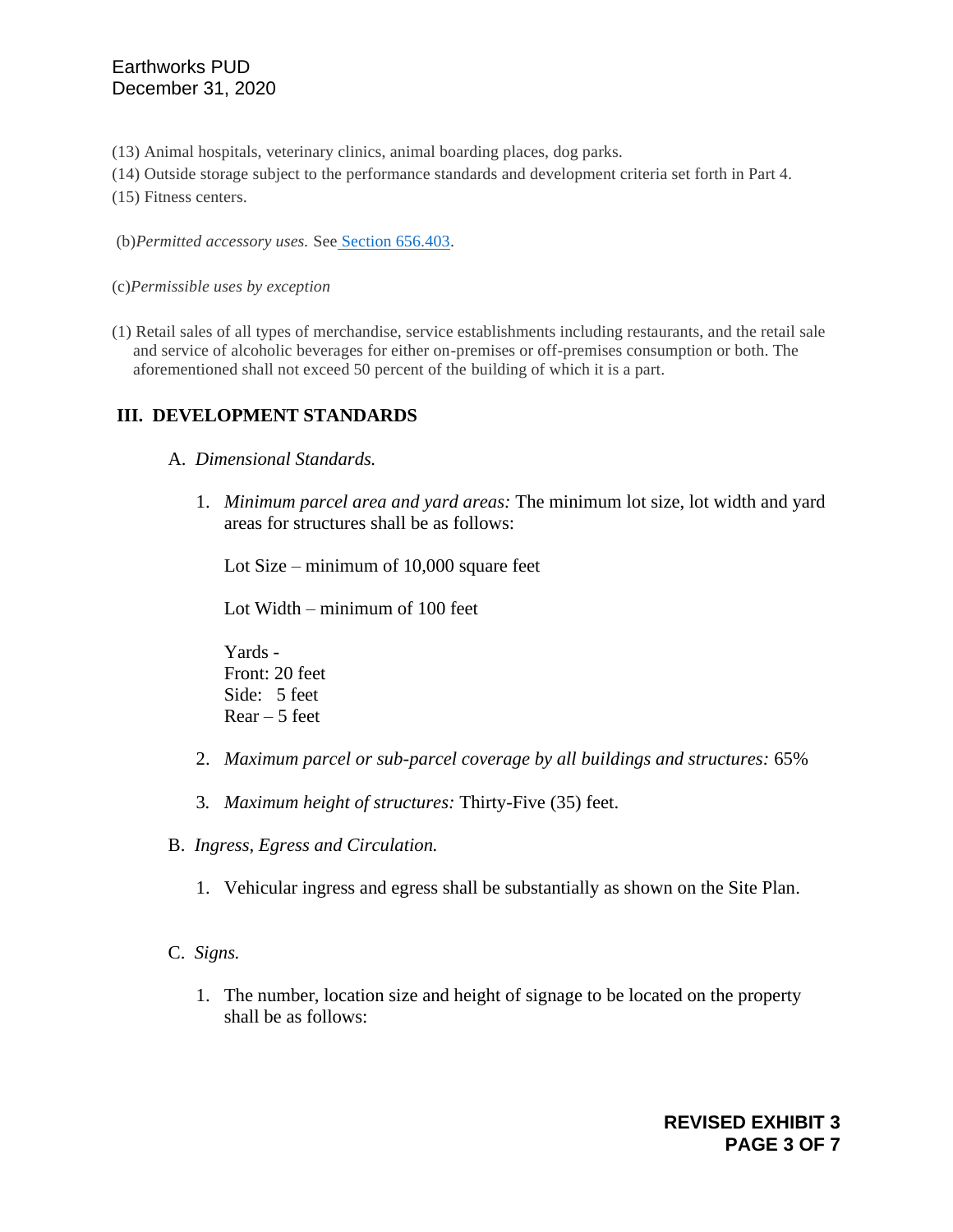One double faced monument sign not to exceed (125) one hundred and twentyfive square feet in area and (25) twenty-five feet in height may be permitted along St. Johns Bluff Road North.

*Illumination:* internal or indirect lighting, will be permitted as appropriate.

### D. *Site Design and Landscaping.*

- 1. Loading facilities will be located at the rear or side of the building and visually screened from an abutting public or approved private street.
- 2. Off-street parking shall comply with Part 12 Landscaping Requirements; However, as it relates to the northern boundary of the subject property, the developer shall install the required fence on or near the property line, allowing the neighbors to remove their fence if they wish (currently dilapidated) and rely on the new fence to be installed by the developer. If any owner wishes to keep their fence, they of course may elect to do so and the new fence will be constructed behind it. If the property owner does agree to have their fence removed, Earthworks will do the demo and removal at no cost to the property owner. Additionally, the developer will install the required fence and chosen plant materials (see below), prior to any new construction on the Earthworks site (PUD Property).

Earthworks shall provide each abutting landowner along this northern property boundary a package to include one of the following:

- a. One four-inch tree for each property, and 20 (3 gallon) bushes; Or two (2-inch trees) and 20 (3 gallon) bushes. These plant materials will be installed by the developer on the property owners parcel, as laid out by those owners (with free consultation of Earthworks) and upon completion, these areas will be mulched by the developer, at no expense to those owners.
- b. Alternatively, the adjacent owner may opt out of such landscape services and materials, and instead elect to receive a \$1,500 Voucher from Earthworks, to be used at the Earthworks Retail Plant Nursery.
- 3. Lighting associated with any use of this PUD will be of a design that does not permit trespass lighting onto adjacent properties. More specifically, sag lenses, drop lenses and convex lenses are prohibited. Furthermore, all lighting poles will not exceed 15 feet and will utilize metal halide, compact fluorescent or LED bulbs with cutoffs as appropriate.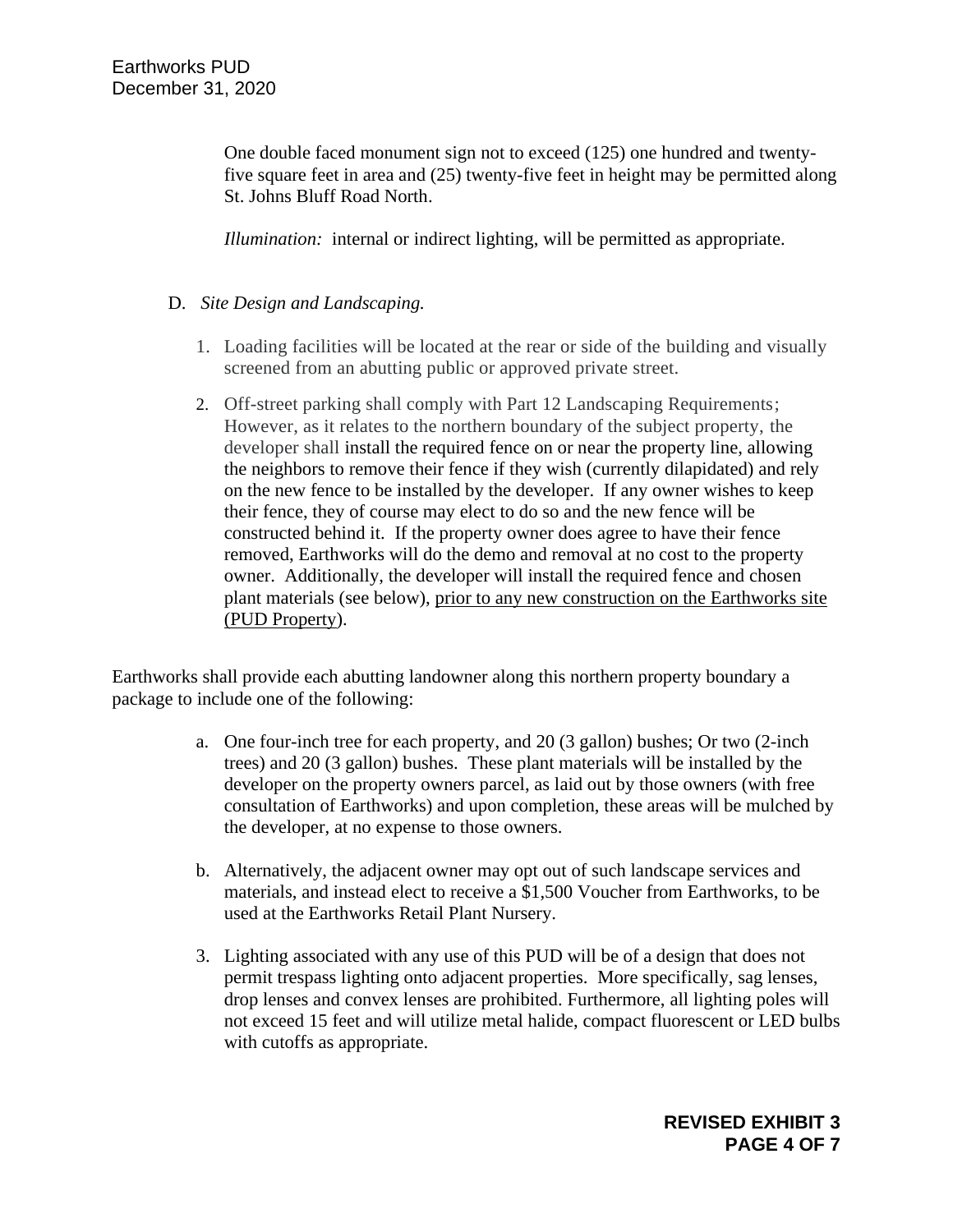## E. *Building Orientation*

- 1. The buildings will be oriented toward the east and west, as depicted on the attached site plan (Exhibit E) dated November 4, 2020 the "Site Plan,")
- F. Parking
	- 1. Parking spaces will be permitted as depicted on the Site Plan and meet the requirements of Part 6, Zoning Code as well as Part 12, relating to the same.

# **IV. JUSTIFICATION FOR PLANNED UNIT DEVELOPMENT CLASSIFICATION FOR THIS PROJECT**

The proposed project is consistent with the general purpose and intent of the City of Jacksonville 2030 Comprehensive Plan and Land Use Regulations. The proposed rezoning is a reasonable manner by which to permit the development of existing industrial property, located immediately adjacent to an airport, while acting as a buffer to the existing residential properties along the St. Johns Bluff corridor.

The proposed zoning will act as a logical development plan, eliminating the previously approved fish processing plant and permitting the property to be developed for use by an established landscape contractor and other future business activities as outlined in this PUD. This PUD is designed to protect the usable nature of the property while promoting numerous Goals, Objectives and Policies of the 2030 Comprehensive Plan.

This PUD:

Is more efficient and effective than would be possible through strict application of the City of Jacksonville Land Use Regulations or a conventional zoning district which are broad based and cannot be subject to generalized site plans;

Represents an appropriate intensity for limited industrial use located along St. Johns Bluff Road and immediately adjacent to an airport. The PUD offers a combination of possible uses, properly designed to promote a logical transition between the established uses and a sustainable and desirable development pattern on an infill location;

Will promote the purposes of the 2030 Comprehensive Plan, including the following:

- 1. FLUE Objective 1.1
- 2. FLUE Objective 3.2
- 3. FLUE Policy 3.2.2
- 4. FLUE Policy 3.2.12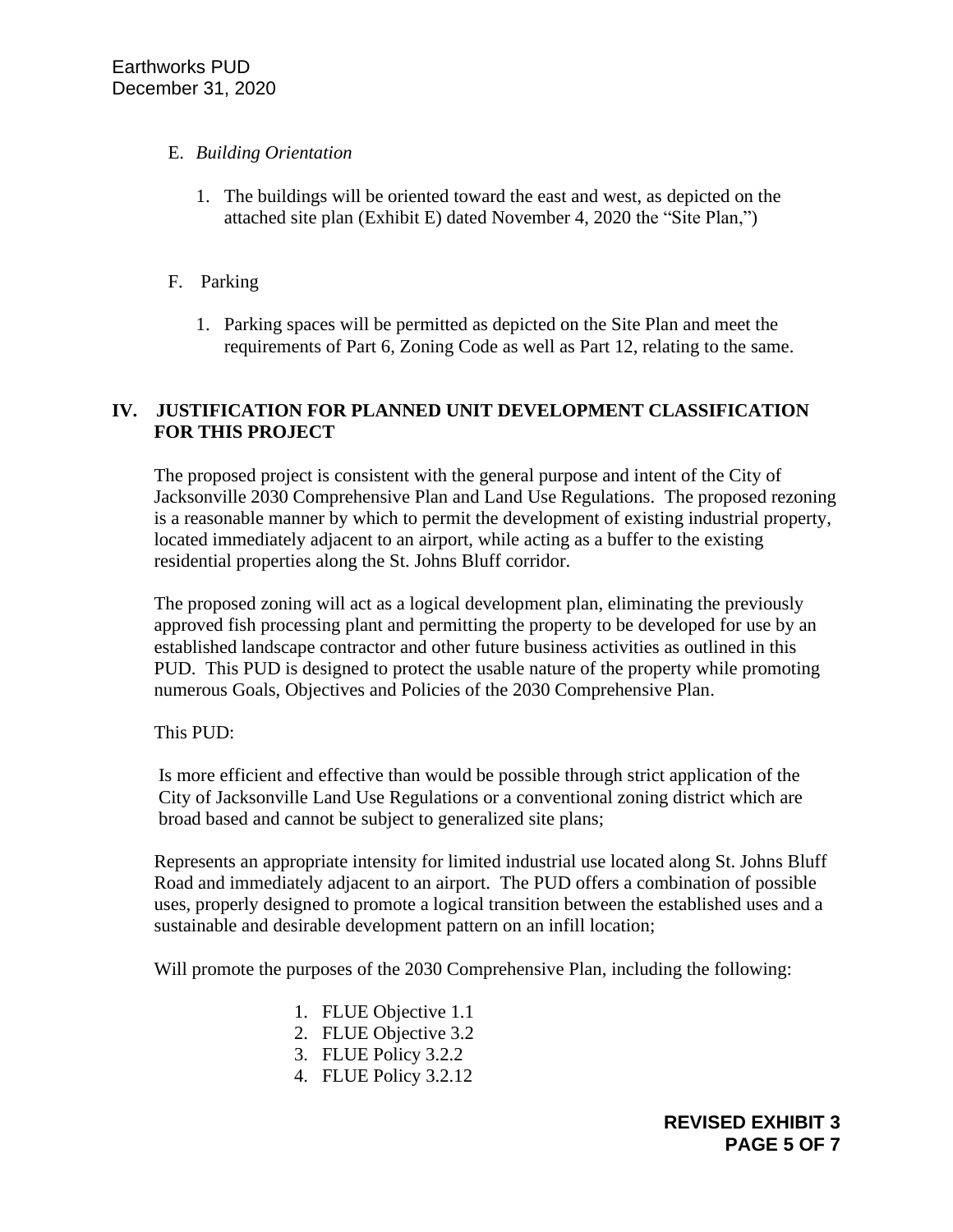### **V. SUCCESSORS IN TITLE**

All successors in title to the Property, or any portion of the Property, shall be bound to the conditions of this PUD.

### **VI. PUD REVIEW CRITERIA**

- A. *Consistency with Comprehensive Plan***.** The Property is designated RPI pursuant to the City's Future Land Use Map Series of the City's 2030 Comprehensive Plan. The uses and amounts (intensity) proposed in the PUD would be consistent with this designation as well as the established uses in the vicinity.
- B. *Consistency with the Concurrency Management System*. The development of the Property will comply with the requirements of the Concurrency Management/ Mobility System.
- C. *Allocation of Residential Land Use.* No residential use is intended for this PUD.
- D. *Internal Compatibility/Vehicular Access.* Vehicular access to the site is currently available from St. Johns Bluff Road. Any revisions to these driveways will necessitate the review and approval of the City of Jacksonville.
- E. *External Compatibility/Intensity of Development*. The PUD reduces the otherwise allowable uses of the IBP Zoning District in exchange for the use of outdoor storage associated with the landscape contractor's activities. All uses listed herein are similar to, or less intensive than the activities occurring on properties in close proximity.
- F. The development will be appropriately screened from adjacent properties and structures will be oriented in a manner that will foster an inward approach to this development. The uses are consistent with the character of the area along St. Johns Bluff Road.
- G. *Recreation/Open Space*. The PUD will not include recreational uses.
- H. *Impact on Wetlands*. Any development activity which would impact wetlands will be permitted in accordance with local, state and federal requirements.
- I. *Listed Species Regulations*. Not Applicable.
- I. *Off-Street Parking & Loading Requirements*. Parking areas will be provided for all uses as per Part 6, Zoning Code and loading and unloading will be accommodated only in the rear parking areas.